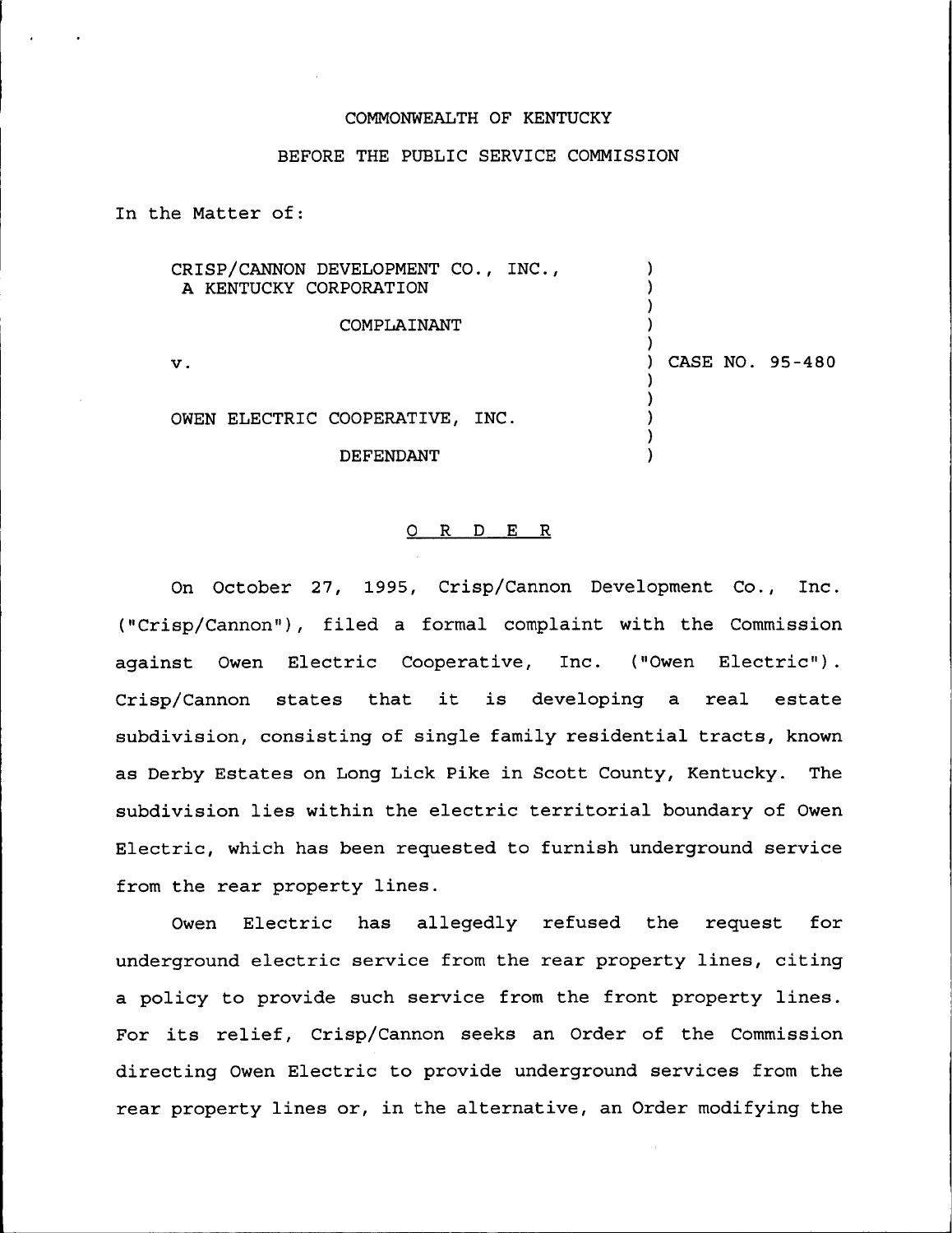territorial boundary of Owen Electric so that the adjacent supplier, Kentucky Utilities Company, could serve the subdivisions.

After reviewing the complaint, the Commission determined that the first issue to be resolved was whether underground electric service from the front property lines rather than the rear property lines was an issue of "service" within the Commission's jurisdiction. By Order dated January 4, 1996 the parties were directed to file briefs on this issue.

Based on a review of the briefs and being otherwise sufficiently advised, the Commission finds that it lacks jurisdiction to adjudicate the issue raised in the complaint. This does not, however, leave Crisp/Cannon without <sup>a</sup> remedy for its complaint. The City of Georgetown and Scott County, through the exercise of their respective police powers, have the jurisdiction and authority to require underground electric service to be installed from the rear property lines.

The Commission is statutorily empowered with "exclusive jurisdiction over the regulation of rates and service of utilities." KRS 278.040(2). The filed complaint does not challenge Owen Electric's rates but, rather, its service. The term "service" is broadly defined in KRS Chapter 278 to include:

> [A] ny practice or requirement in any way relating to the service of any utility, including the voltage of electricity. . . and in general the quality, quantity, and pressure of any commodity or product used or to be used for or in connection with the business of any utility.

> > $-2-$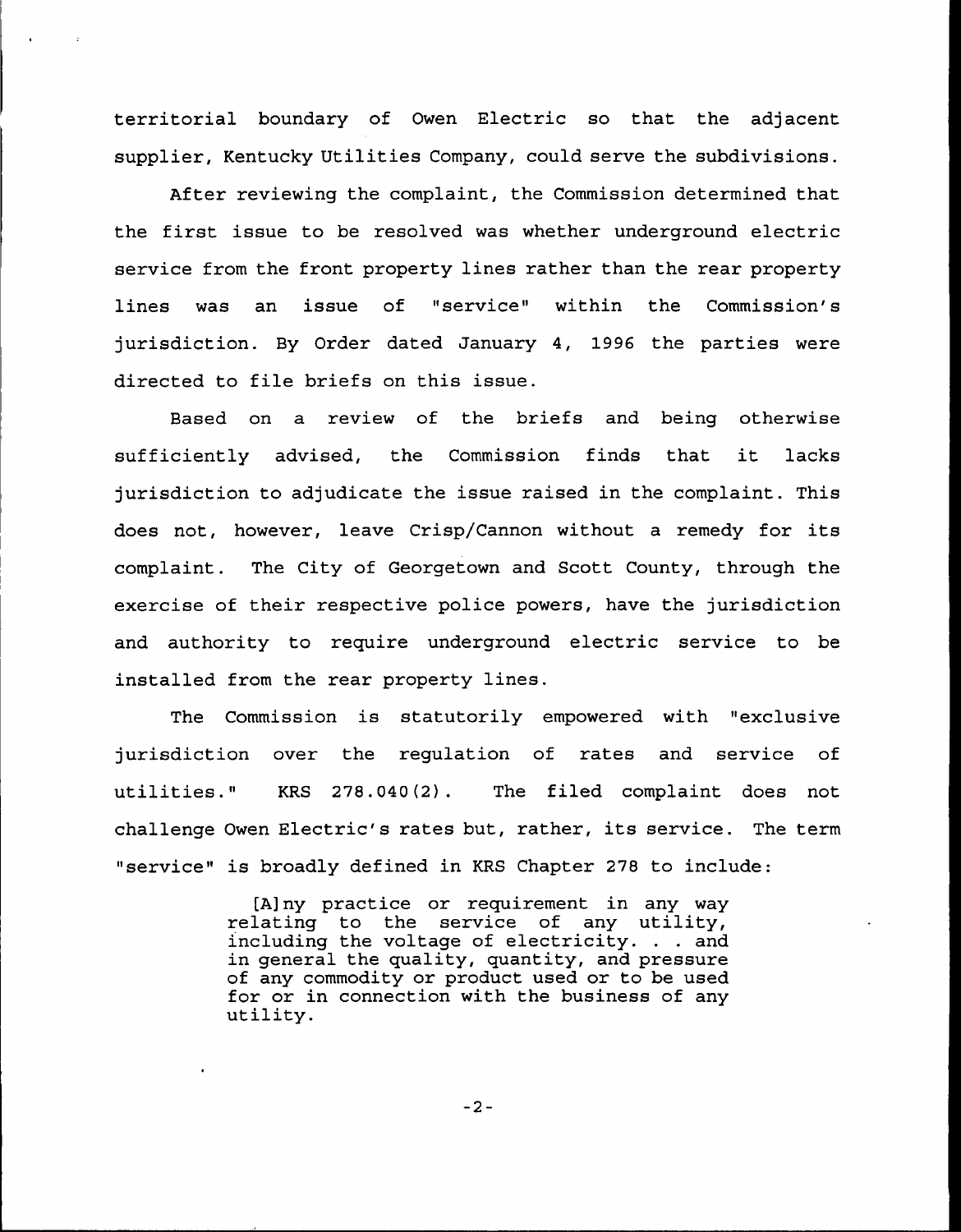KRS 278.010(11). Further, the Commission has original jurisdiction over complaints that any "practice or act affecting or relating to the service of any utility or any service in connection therewith is . . . unjustly discriminatory." KRS 278.260(1) (emphasis added) Thus, the Commission's authority to investigate claims of unjust discrimination is expressly limited to activities that affect or relate to utility service.

In the case of Benzinger v. Union Light Heat and Power Co., Ky., 120 S.W.2d 38 (1943), Kentucky's then highest court held that the Commission's jurisdiction over service did not extend to the issue of whether service lines should be located above ground ox underground. Interpreting the statutory definition of service, the Court stated that:

> [T]he legislature only intended for the word "service" to apply to and comprehend "quality" and "quantity" of the product to be served, and to that end for the word to also include and comprehend any part of the facility of the utility that bottle-necked the required bottle-necked the service of quantity and quality; but did not txansfer jurisdiction on the commission over other portions of facilities which did not<br>obstruct, prevent or interfere with the obstruct, prevent or interfere quality or quantity of the furnished product.

Benzinger at 41.

Clearly, if locating electric service underground rather than overhead will have no effect on the quality or quantity of sexvice, locating electric service at the rear of the property lines, rather than the front, will similarly have no effect on service. As noted in the complaint, the location of service lines at issue here involves questions of aesthetics and the economics and competitive

 $-3-$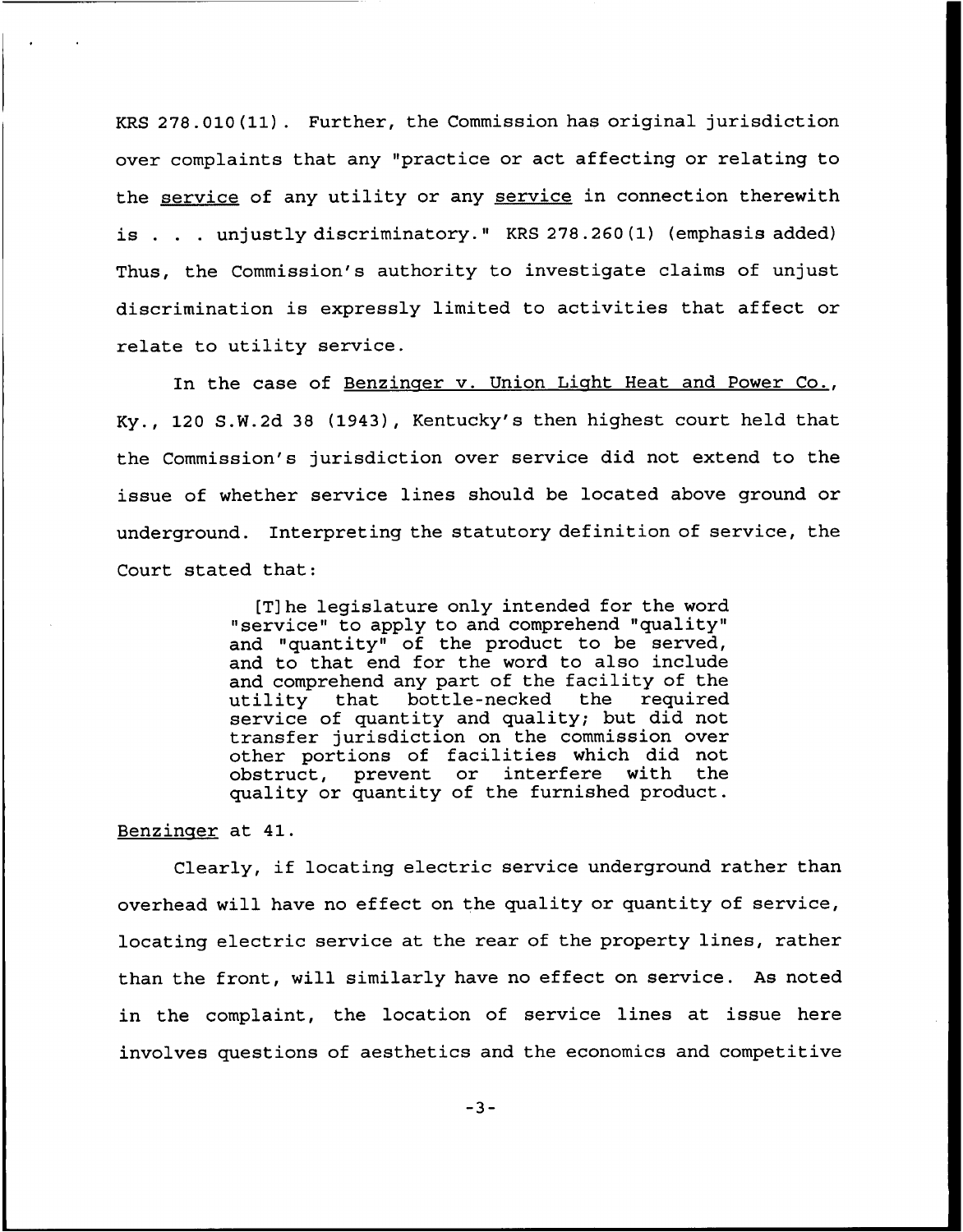nature of real estate sales, matters that are beyond the jurisdiction of the Commission. These are presumably factors which were considered by the City of Covington when it enacted the ordinance which was upheld in Benzinger.

Crisp/Cannon cites Kentuckv CATV v. Volz, Ky.App., 675 S.W.2d 393 (1983}, for the proposition that the term "service," as defined in KRS 278.010(11), is broader than the mere quality or quantity of electricity as discussed in Benzinger. In upholding the Commission's jurisdiction over cable television pole attachments in the Kentucky CATV case, the court ruled that the use of utility poles for stringing television cable was <sup>a</sup> utility service provided to cable companies and the safe use and maintenance of poles were proper factors for consideration by the Commission. There was no issue in Kentucky CATV regarding the location of utility poles, just as there is no issue in the Crisp/Cannon complaint regarding the safety of non-utility personnel using utility facilities.<sup>1</sup>

The legislation creating the Commission and establishing its jurisdiction provides as follows:

> The jurisdiction of the commission shall extend to all utilities in this state. The commission shall have exclusive jurisdiction over the regulation of rates and service of utilities, but with that exception nothing in this chapter is intended to limit or restrict the police jurisdiction, contract rights or powers of cities or political subdivisions.

 $\mathbf{1}$ While Crisp/Cannon references a letter from the City of Georgetown questioning the safety of ground level transformers located in front yards, this location violates no safety code or Commission regulation and is certainly less intrusive and safer than the overhead transformers and wires in the front<br>yards of hundreds of thousands of electric customers of thousands of electric throughout the Commonwealth.